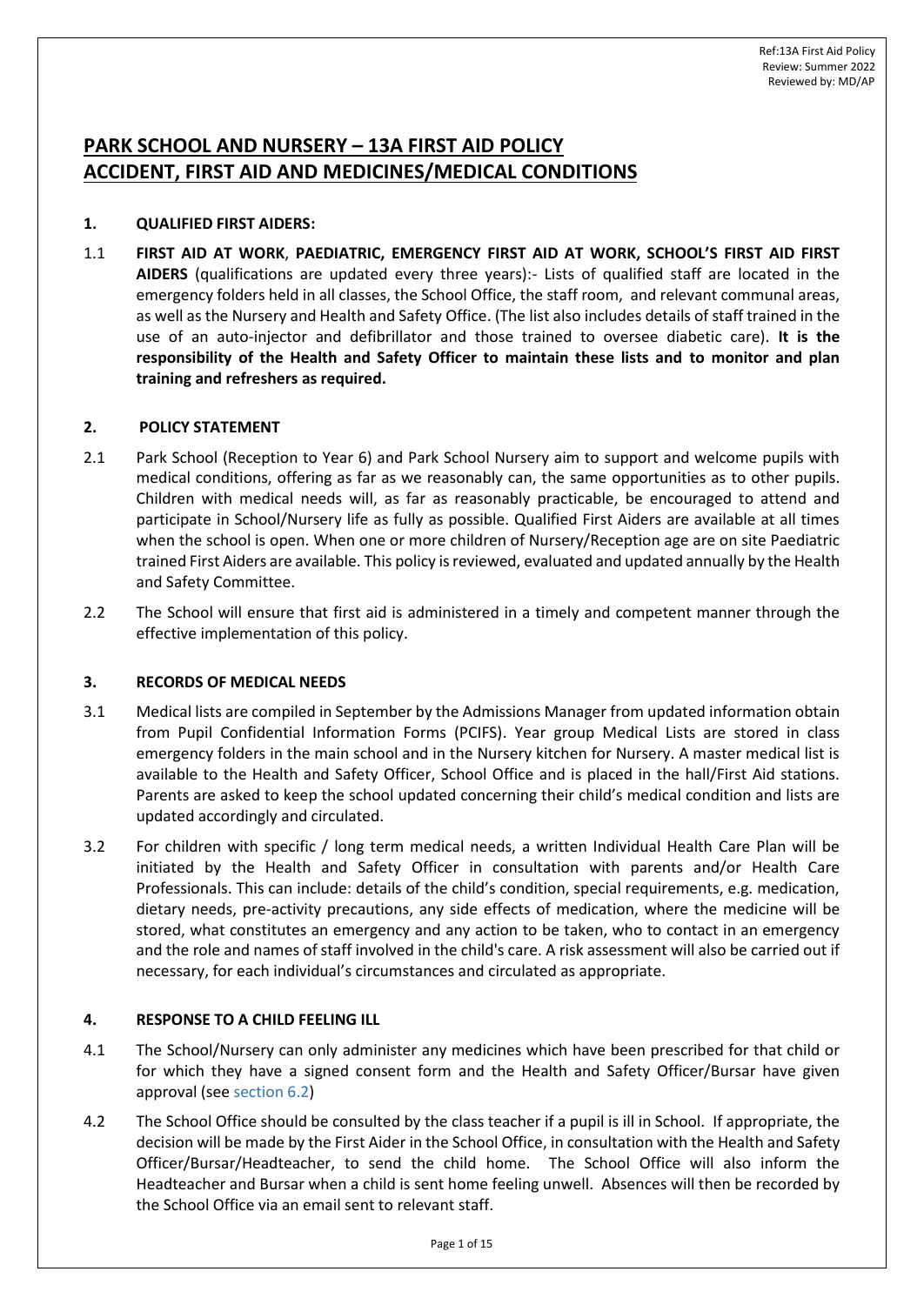### **5. RESPONSE TO ACCIDENT/ INJURIES/ MEDICAL CONDITIONS**

- 5.1 Be aware of Child Protection Measures. First Aid will always be administered in an 'open' situation, unless this compromises the child's right to privacy, when another member of staff should be present as a witness. This is because there is a possibility that a member of staff could be accused of improperly touching a pupil during the administration of First Aid.
- 5.2 First Aid administered must be recorded on one of the First Aid record sheets that are kept with each of the First Aid boxes/bags. These are collected and uploaded to an electronic database on a weekly basis by the first aid co-ordinator. This database is then reviewed weekly by the Headteacher and any trends discussed with the Health and Safety Officer and reported to the Bursar and full Health and Safety Committee each term.
- 5.3 All minor injuries may be treated by trained members of staff (observing the guidelines set out in the First Aid boxes). **No member of staff or parent helper should administer First Aid unless he or she has received proper training.**
	- 5.3.1 If children are injured before the start of lessons they may be sent to the School Office. During the main school day, they should be treated by a Qualified First Aider (Paediatric if in Early Years) or if this is not possible, sent to the School Office.
	- 5.3.2 Exposed cuts and abrasions will be covered with a waterproof dressing. Clean cold tap water should be used to wash mouths or broken skin. Hands should be washed before and after administering First Aid. Disposable gloves must be worn.
	- 5.3.3 The patient's blood or other body fluids should be washed off with soap and water if the First Aider comes into contact with them.
	- 5.3.4 Disposable plastic gloves must be worn when staff are mopping up blood or body fluids. Paper towels will be used for mopping up and soiled towels/gloves should be disposed of in sealed yellow plastic bags in the designated first aid waste bin in the School Office. First Aid waste should NOT be disposed of in any normal waste bin or sanitary bin.
	- 5.3.5 Special granules are available from the site manager to soak up and treat vomit.
	- 5.3.6 Surfaces should be wiped down with an antibacterial disinfectant.
	- 5.3.7 Sterile water or sterile normal saline in sealed disposable containers should be used for eye irrigations. These should not be re-used once the seal has been broken.
- 5.4 First Aid kits are to be found in the following locations:-
	- No. 43 The Medical room
	- No. 45 Staff cloakroom on first floor/ in Nursery
	- No. 47 Staff cloakroom / TA room upstairs
	- No. 49 Outside staff cloakroom/upstairs in TA room
	- Hall entrance (via dining room)
	- School Office
	- School Kitchen
	- Music Room
	- Junior School Art/Science room
	- Staff Room Building TA room upstairs
	- Dean Park Sports Ground
	- **Minibuses**
- 5.5 Travelling First Aid kits are stored in the School Office. **A travelling First Aid kit and trained First Aider must accompany all groups going on any outside visit.** Each kit is to be logged out and returned immediately after the visit. If any items are used, please inform the School Office. Sports staff each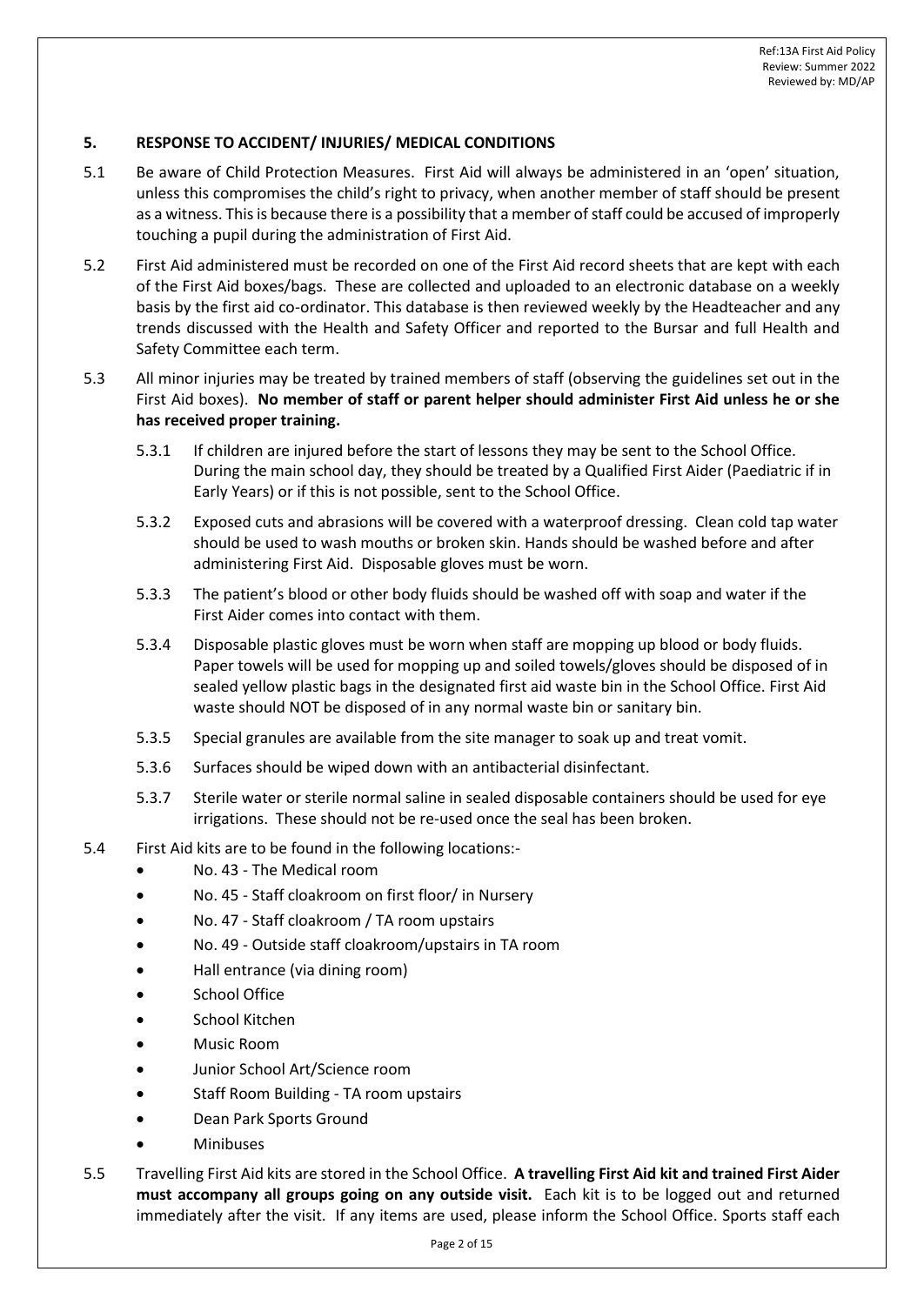have a first aid kit with their emergency folder which they take to fixtures and training sessions. All First Aid administered should be recorded on the log sheet in the kit. Any serious accidents should be reported following the reporting procedure.

- 5.6 There is also a First Aid kit under the seat in each minibus. The First Aid co-ordinator is responsible for equipping the First Aid kits, ordering the stock and ensuring that all items are in date and entering first aid data onto the database.
- 5.7 Serious injuries must be brought to the attention of the Health and Safety Officer (or if unavailable the Headteacher/Bursar via the School Office). Serious injuries include all head injuries, fractures and sprains. Therefore ANY knocks to the head or face must be treated as serious and the Health and Safety officer/Headteacher/Bursar should be contacted immediately.
	- 5.7.1 If there is an accident or incident in the playground that is serious enough to take all of the available adults' attention, the bell should be rung to establish control over all the children while the incident is dealt with. Extra help should be summoned to the accident spot if necessary.
	- 5.7.2 All children who suffer serious injuries, but remain in school, need to be monitored a green form will be given to the class teacher/ Nursery Practitioner, who **must** pass this on to the parent in person or telephone parents if they do not see them at home time. The child should also be given a sticker to wear to make everyone aware of the need to monitor them.
	- 5.7.3 The Health and Safety Officer, Bursar, Headteacher (or other member of the Senior Leadership Team) will decide whether an ambulance is to be summoned and one of them will contact the parents. If the parents do not arrive before the ambulance is ready to leave, a member of staff will accompany the child to hospital. If a child needs to be sent home, as a result of an accident or injury, the child should be taken to the School Office/ Nursery Manager, and the Health and Safety Officer, (or Bursar or Headteacher will be summoned and will contact the parents as necessary.
	- 5.7.4 In the event of a serious injury, an accident report form should be completed and handed to the Health and Safety Officer as soon as is reasonably practicable and in any event, by the end of the same working day. These are available from the School Office/Health and Safety Office and on this School intranet. The form is to be used in the event of an accident you think may be serious, an accident involving an outside agency or requiring the attendance of a Medical Practitioner, a Physician, or a Paramedic, or any accident which results in a child being sent home from School or parents being called.
	- 5.7.5 If a member of staff has an accident a staff accident form should be completed (available from the School Office and on the School intranet).
- 5.8 For children in Nursery/Reception (EYFS) parents should be shown the accident form and date and initial it.
- 5.9 Certain types of injuries such as fractures and injuries which result in the casualty losing consciousness, going to and being treated in hospital or being incapacitated for 7 or more days, or death of a child, need to be reported under RIDDOR. (Reporting of Injuries, Diseases and Dangerous Occurrences Regulations) and to OFSTED (EYFS) and child protection agencies (EYFS). The Health and Safety Officer is responsible for submitting these reports as soon as is reasonably practicable, but definitely within 14 days.
- 5.10 The School Office should be notified of any suspected food poisoning, infectious problems or diseases (e.g. Head Lice). The School Office will then inform the Headteacher, Bursar and Health and Safety Officer. In the case of Head Lice, notes are sent home to the parents of all the children in the class/year group of the infected child, informing them of the outbreak. For other infectious conditions the advice contained on the Public Health England website is followed. If the outbreak is more serious, affecting 2 or more children, the Health and Safety Officer, in consultation with the Headteacher and Bursar,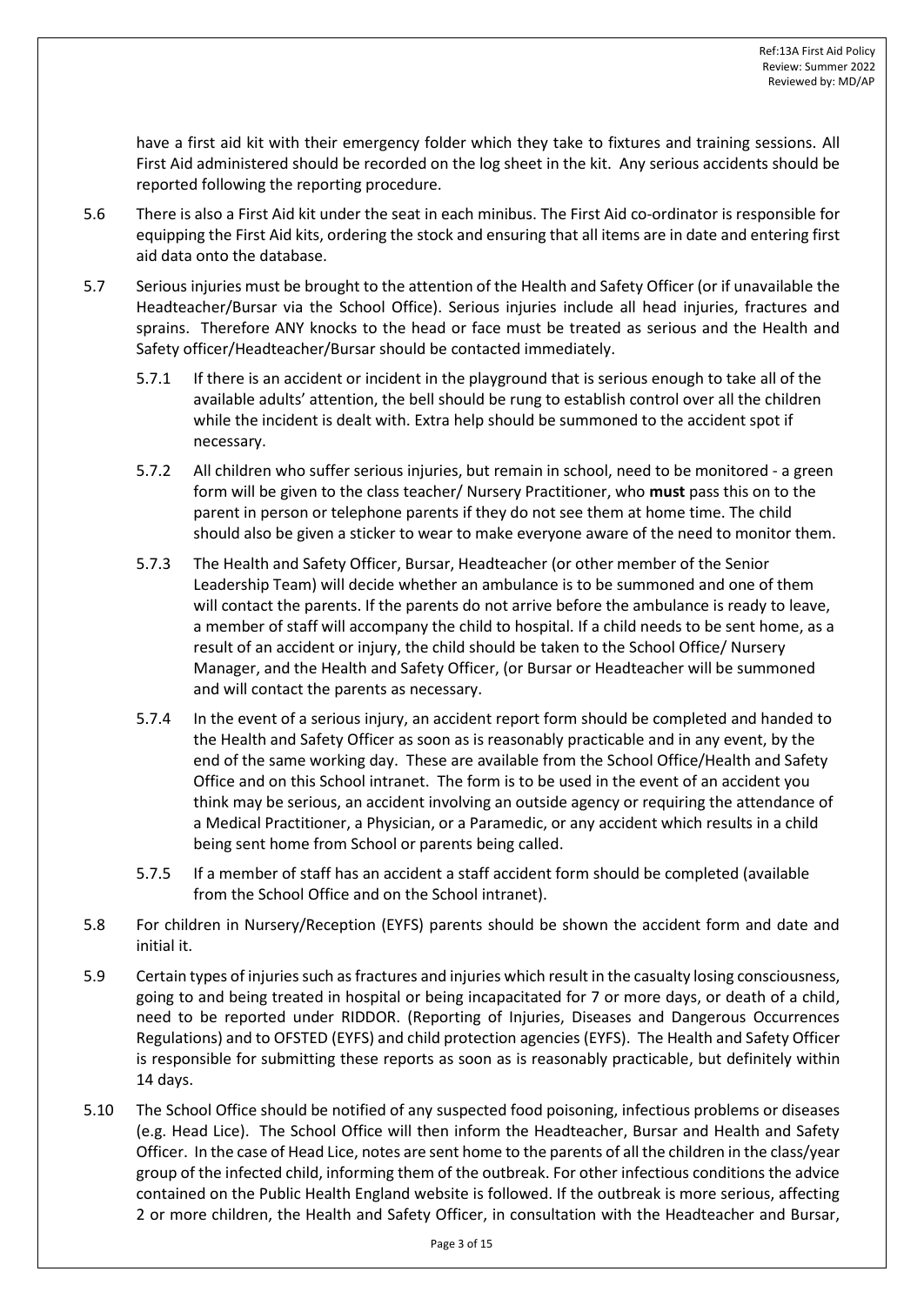will inform Public Health England and OFSTED (EYFS) and follow their advice. This may involve notifying parents throughout school. The School's/Nursery's procedure for infectious diseases is outlined in the Parent's Handbook/ Nursery Handbook. The Health and Safety Officer is responsible for submitting these reports as soon as is reasonably practicable, but definitely within 14 days.

# **6. ADMINISTRATION AND STORAGE OF MEDICINES**

- 6.1 Generally speaking, pupils in School/Nursery who require medication will fall into three broad groups:
	- 6.1.1 those who are completing a course of prescribed treatment,
	- 6.1.2 those who have specific, usually longer term, medical needs, e.g. asthma (covered in more detail in section 6), epilepsy and diabetes
	- 6.1.3 those with conditions that can, often without warning, require swift emergency medication/treatment e.g. anaphylaxis (covered in more detail in section 7) or defibrillation (covered in more detail in section 8).
- <span id="page-3-0"></span>6.2 It is preferable for parents to administer medicines to their children, however this might not always be practicable. If the child has been ill but is fit to return to School/Nursery before a course of prescribed medicine is complete, the School/Nursery can arrange for the medicine to be given, provided that the medicine is in the original, pharmaceutical container with the dispenser's label and information stating:-
	- The child's name
	- The name of the medicine
	- The prescribed dose
	- The frequency and method of administration
	- Any possible side effects
	- The expiry date of the medicine
	- 6.2.1 A form (available from the School Office/Nursery) must be completed and signed by the parent detailing the request for administration of medicine, the name and dosage of the medicine to be administered and the time when the medicine is to be administered. The form will be kept with the medicine when it is in School/Nursery and filed in the child's file at the end of the course of treatment. (If these requirements are not met, or if the medicine is out of date, or if the directions on the signed parental form differ from the dispenser's label, the medicine will not be administered.) In certain circumstances, non-prescription medicines can be administered to children providing parents have provided prior written consent and this has been agreed and signed off by the Health and Safety Officer/Bursar.
	- 6.2.2 Medicines need to be brought to the School Office/Nursery by parents in the morning where the necessary form can be completed and signed.
	- 6.2.3 Medicines in the School will be stored in the School Office in a locked cabinet or in the medicines fridge as appropriate and will be administered by First Aid qualified, School Office staff.
	- 6.2.4 Medicines in the Nursery will be stored in a locked Cabinet in the Nursery kitchen or in a special container in the Nursery fridge and will be administered by Nursery staff.
	- 6.2.5 The administration will be recorded in the relevant medicines' log in the School Office/ Nursery Kitchen.
	- 6.2.6 The medicines need to be collected by parents from the School Office/Nursery staff at the end of each day. **Parents of Nursery and Reception aged children should be shown the medicines log and date and initial the entry.**
- Page 4 of 15 6.3 Details of the storage of medicines for children with long-term medical needs are outlined in Section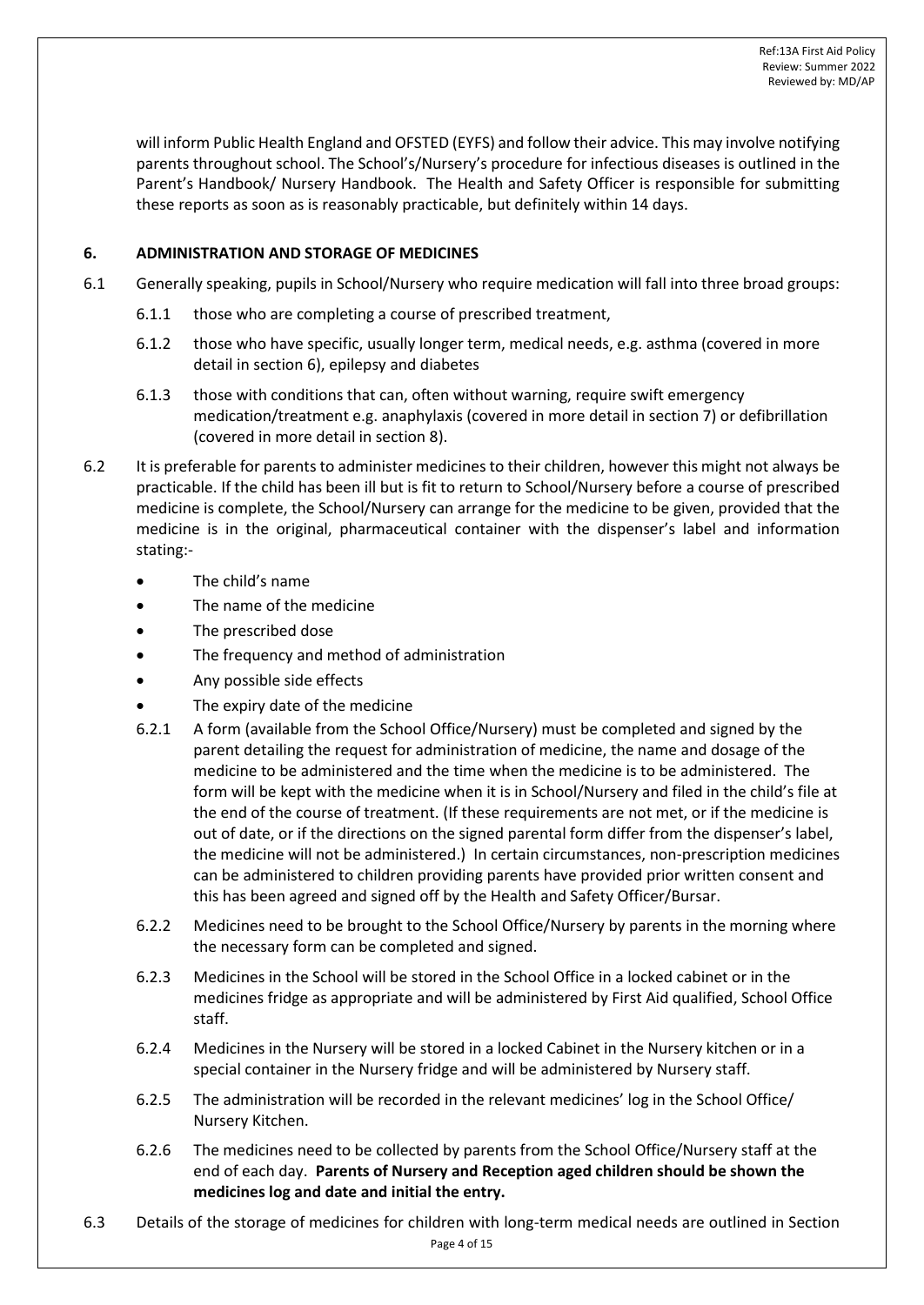6 (Asthma), Section 7 (Anaphylaxis) and Section 8 (Diabetes).

- 6.4 Children's medical needs will be considered when planning an off-site visit and appropriate medication/equipment will be taken on the visit by the suitably qualified First Aider. Administration will be recorded on a School/Nursery's medicines' log sheet, or on a child's diabetes record sheet.
- 6.5 Appropriate medicines/ equipment, e.g. inhalers, auto-injectors, diabetes kit, defibrillator, will be taken to sporting activities.
	- 6.5.1 Administration will be recorded on a School medicines' log sheet according to school procedures, or on a child's diabetes record sheet.
- 6.6 Only medicines which have been prescribed to individual children and for which the School / Nursery has a signed consent form/health care form will be stored in School/Nursery.
- 6.7 No 'out of date' medicines will be kept in School/Nursery.
- 6.8 Controlled Drugs The supply, possession and administration of some medicines are controlled by the Misuse of Drugs Act 1971 and its associated regulations 2001. The School/Nursery can store and administer these drugs provided they have been prescribed and the appropriate forms giving permission have been completed and signed. Any child taking a controlled drug will have an Individual Health Care Plan. The drugs must be stored in a locked non-portable container to which only named staff have access.
- 6.9 Emergency folders are to be found in the following locations:
	- class register boxes
	- First Aid areas
	- Communal rooms
	- School Office
	- Staff room

They contain:

- Lists of children and details of their long term medical needs
- Advice sheets
- Help cards

### **7. ASTHMA**

- 7.1 Asthma is a long-term medical condition that affects the airways. Children and young people with asthma have airways that are almost always red and sensitive (inflamed). Asthma triggers then irritates these airways, causing them to react. Triggers can include tobacco smoke, having a cold or flu, chalk dust, house dust mites, mould, pollen and grass cuttings, stress and emotion, furry and feathery animals, scented deodorants and perfume, latex gloves, dust from flour and grains, chemicals and fumes, cleaning and gardening products, wood dust, weather and air quality.
- 7.2 Signs and symptoms of an asthma attack include:
	- Coughing
	- Shortness of breath
	- Wheezing
	- Tightness in the chest (younger children may express feeling tight in the chest as tummy ache)
	- Being unusually quiet
	- Difficulty speaking in full sentences

### **7.3 If you suspect a child is having an asthma attack:**

• Follow the advice card in the Emergency Folders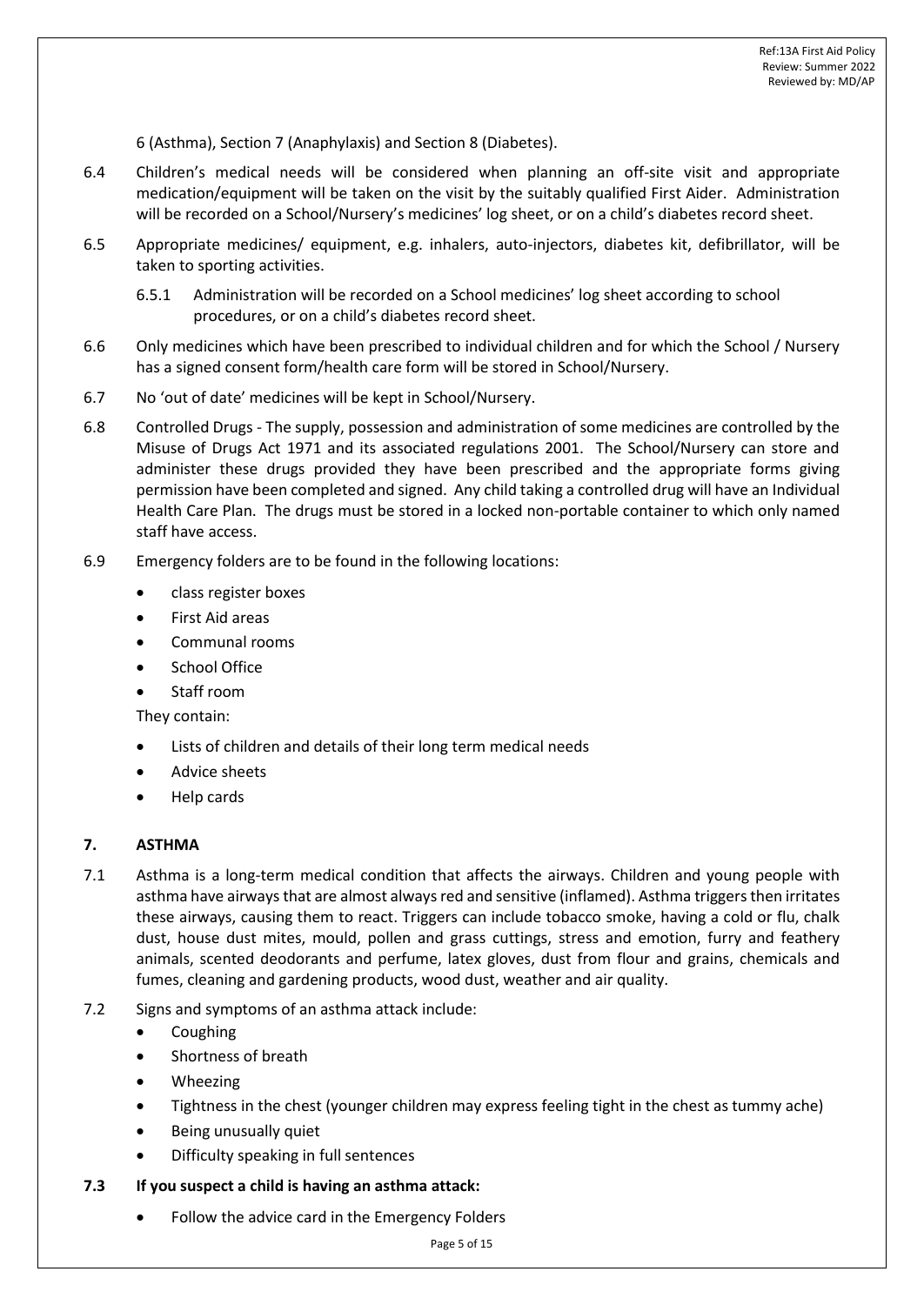- Do not delay
- Call an ambulance immediately and commence emergency action if the child:
- appears exhausted
- has blue/white tinge around their lips
- is going blue
- has collapsed

## **7.4 School Office to**

- dial 999 ambulance control must be told what is suspected (asthma attack etc.), the full name and address of the school, the exact location of the school
- get mobile phone to incident
- contact parents, Bursar, Headteacher and Health and Safety Officer
- Member of office staff to wait at entrance to direct paramedics
- 7.5 The vast majority of pupils with asthma should only need to take reliever medication at School/Nursery. Parents are encouraged to provide a spare reliever/inhaler stored in the classroom for use in emergencies. An emergency reliever inhaler is also kept in the School Office for emergency use (for those pupils whose parents have agreed in writing to its use).
- 7.6 Parents of pupils with asthma will be asked to fill out an Individual Healthcare Plan by the Health and Safety Officer, detailing the child's condition and medication needs. These will be reviewed annually by the Health and Safety Officer or following a pupil's asthma review appointment with their doctor or asthma nurse. Copies of the HCP are stored in the class, office and sport emergency folders, and on the school database.
- 7.7 All staff have access to a list of children with asthma and emergency procedures in the Emergency folders. Supply/Cover teachers also have access to these folders so that they can immediately see which children have inhalers in school.
- 7.8 It is the class teacher's/Nursery Practitioner's responsibility to:
	- ensure that all pupils with asthma are allowed to access their reliever inhaler freely at all times. Reliever inhalers should be kept in the child's orange medpac bag hung on the emergency medication hooks.
	- know which inhaler belongs to which child. Each asthma medication should be clearly labelled with the child's name, stored in an orange named med-pac bag near the emergency folder in the classroom. Nursery children's inhalers are stored in the medicine cabinet in the kitchen.
	- know which children have permission to be given the emergency inhaler held in the School Office.
	- ensure that the children with asthma always know where to find their inhaler including the spare when they need it.
	- The Health and Safety Officer will check the expiry date for asthma medication on the first day of each term. Class teachers will be expected to ask parents to replace any out of date medication.
	- ensure any spacer supplied with the inhaler is named, stored with the inhaler and used appropriately.
	- ensure that the inhaler is taken to other areas on/off site when the child leaves the classroom.
	- return inhalers to the parents when they are due to expire.
	- be aware of any possible triggers and try to reduce or eliminate their effect
- 7.9 If a doctor or asthma nurse advises that a pupil needs to use a nebuliser in school, the staff involved will be trained by a healthcare professional.
- Page 6 of 15 7.10 **Children in Years 3-6** suffering from Asthma can be responsible for administering their inhaler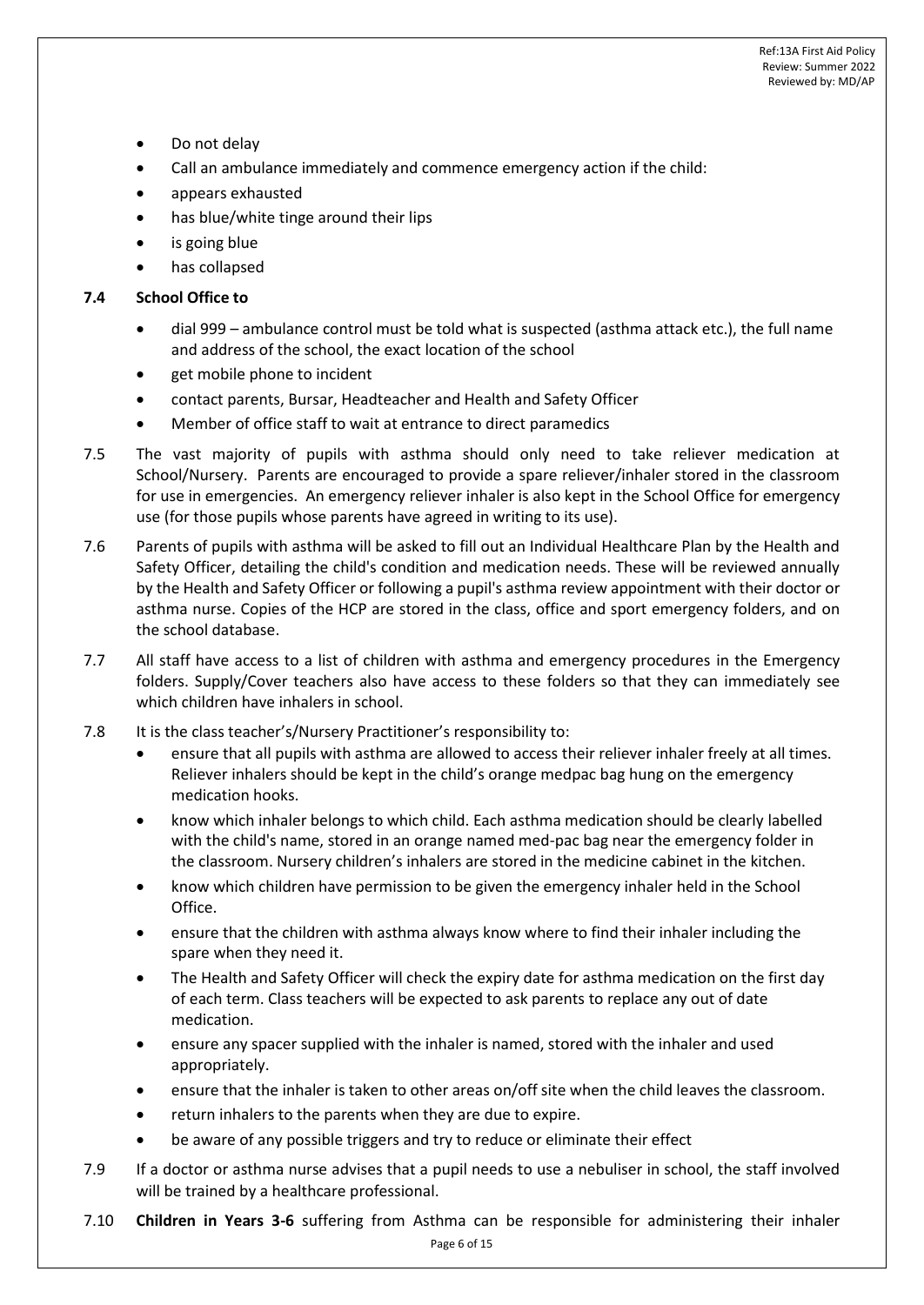themselves. As part of the HCP parents authorise their child to be responsible for administering their own inhaler. Staff should monitor these children and inform parents if the child appears to be overusing their inhaler.

- 7.11 **For children in Nursery, Reception and Years 1 and 2** Inhalers will be kept in the classroom/Nursery and be administered under staff supervision. **Staff should ensure that they record the administration on the appropriate form kept in the classroom/ Nursery. (Forms are available from the Health and Safety Officer).**
- 7.12 Pupils with asthma are encouraged to participate in all PE and activity based lessons, after-school clubs and sports activities. PE staff will be provided with a list of pupils with inhalers in their HCPs by the Health and Safety Officer and they should ensure these pupils have their medpac bag containing their inhaler with them. They should be aware of any possible triggers e.g. pollen and try to reduce or eliminate their effect. PE staff will speak to parents if they have any concerns about a pupil's asthma especially if they do not have an inhaler at school or if a parent is concerned about their child's participation in sports activities. If exercise or physical activity makes a pupil's asthma worse, staff should always ensure that they use their reliever inhaler immediately before they warm up. If a pupil has asthma symptoms while exercising they should stop, take their reliever inhaler and wait at least five minutes or until they feel better before starting again.
- 7.13 An emergency inhaler kit will be taken to sport for those pupils with permission to use it in an emergency.
- 7.14 PE staff should ensure that each pupil's medpac bag with inhaler inhaler is labelled and placed in a box that is easily accessible at the start of the lesson. If a pupil needs to use their inhaler they should be encouraged to do so and helped if necessary.
- 7.15 For off-site visits, the party leader should ensure that pupils with Asthma have their medpac bags with their inhalers with them prior to departure. The party leader/ nominated teacher should ensure that the pupils use their inhalers as required during the visit. On residential visits, parents are asked to fill in medical information/consent forms. These forms are taken on the visit by the Party Leader and copies left with the School Contact and Out of Hours Contact. An emergency inhaler will be taken for those pupils with permission to use it in an emergency.

## **8. ANAPHYLAXIS**

- 8.1 The School recognises that early identification of the signs and symptoms of anaphylaxis is vital in giving the best possible treatment and outcome. While we have children in School with known allergies and conditions that make them susceptible to anaphylaxis, it is also possible that any individual may suffer a sudden unexpected reaction. As a school we therefore carry out anaphylaxis training for the majority of staff on an annual basis to keep staff familiarised with the signs and symptoms so that they can recognise anaphylaxis.
- 8.2 A significant anaphylactic reaction is present where any of the following occur following exposure to an allergen:
	- Swollen lips and tongue or feeling a lump in the throat
	- Itching sensation in the throat/mouth
	- Pale and clammy skin
	- Blue colour to the lips/tongue/gums
	- Difficulty in breathing and/or swallowing
	- **Drowsiness**
	- Loss of consciousness and collapse
	- Rapid or weak pulse
	- Breathing stops, no pulse felt and the heart stops beating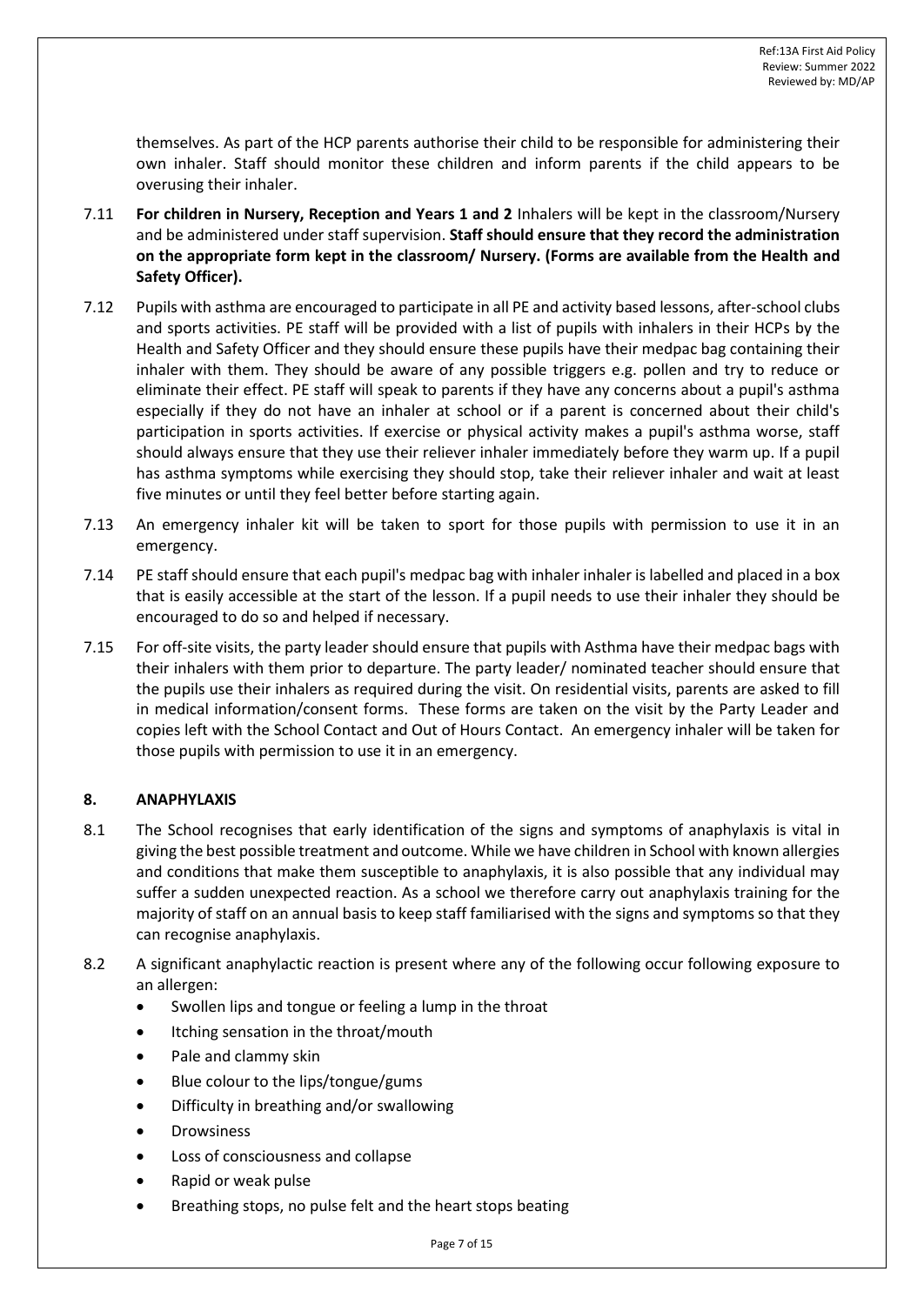- 8.3 Some or all of the following signs may also occur following contact with the allergen:
	- Urticarial rash (nettle rash or hives)
	- Itching on the outside of the body and/or sneezing
	- Runny eyes
	- Swelling of face
	- Swelling of lips
	- Flushed face and neck
	- Cough and/or wheeze
	- Feeling of faintness and /or apprehension
	- Possibility of vomiting and/or diarrhoea

### **8.4 If you suspect a child is having an allergic reaction:**

- Follow the procedure on the Allergic Reaction Emergency care found in all Emergency Folders
- Do not delay

### **8.5 The School Office will:**

- dial 999 ambulance control must be told what is suspected (anaphylaxis), the full name and address of the school, the exact location of the school
- get mobile phone to incident
- contact parents, Bursar, Headteacher and Health and Safety Officer
- Member of office staff to wait at entrance to direct paramedics
- When the ambulance arrives;
- 8.6 Inform the paramedics at what time the adrenalin injections were given. PARAMEDICS MUST BE ADVISED OF THE PRESENCE OF SHARPS IN THE EMERGENCY BOX.
- **8.7 If an Auto Injector is accidentally injected into the hand/other part of the body of the person administering it, they must seek medical advice by visiting the local A & E Department (Casualty). They can be taken by car. If the person is KNOWN to have a cardiac condition they will need to go by ambulance following accidental injection.**
- 8.8 All staff will be provided with a list of children with Auto Injectors by the Health and Safety Officer. Names of the children, their photograph, details of their allergy and emergency procedures are displayed in the emergency folders around the School.
- 8.9 Parents of pupils with Auto Injectors will be asked to fill out an Individual Healthcare Plan by the Health and Safety Officer detailing the child's condition and emergency medication needs. These will be reviewed annually by the Health and Safety Officer. Individual Health care Plans are stored in the class, School Office and Sports emergency folders, and on the school database.
- 8.10 Parents are asked to supply 2 named Auto Injectors for their child these are stored in the child's named orange medpac bag hanging on the emergency medication hook in their classroom, and the school auto injectors are stored in the dining room medpac bag. In Nursery, Auto Injectors are stored in the Nursery kitchen. A copy of the child's HCP containing clear instructions for use, and dosage of any accompanying medication, is kept in the emergency folder along with the emergency procedure cards.
- 8.11 Parents are responsible for checking expiry dates of all medication, but both Auto Injectors for each child will be checked on the first day of term by the Health and Safety Officer to ensure they are in date and parents will be advised if a replacement is needed. All medication will be returned to the parents upon expiry.
- 8.12 If anti-histamines have been prescribed as part of the emergency treatment, they should also be kept in the child's named medpac bag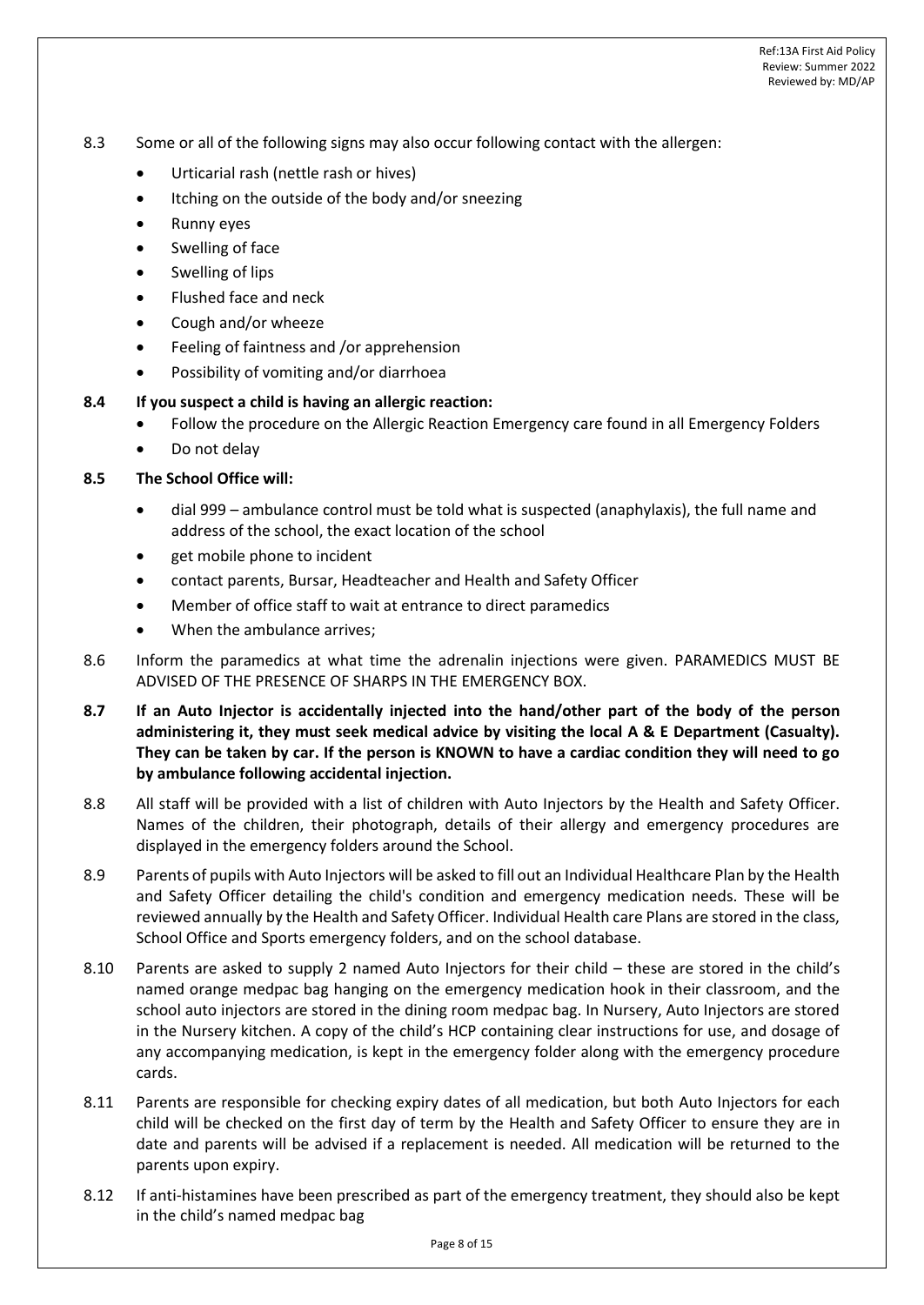- 8.13 The child's Individual Health Care Plan will list food management systems which need to be in place.
- 8.14 For off-site visits, the party leader should ensure that pupils have their named medpac bag with both their Auto Injectors and associated medication with them prior to departure. There should be a trained member of staff on any off site visit who would be responsible for carrying and administering the medication if required. On residential visits, parents are asked to fill in medical information/consent forms. These forms are taken on the visit by the Party Leader and copies left with the School Contact an Out of Hours Contact.
- 8.15 PE Staff will be provided with a list of children with Auto Injectors. PE staff should ensure these children have their medpac bag with both Auto Injectors and associated medication with them before leaving the school site and should ensure that each pupil's medpac bag islabelled and kept in a box at the start of the lesson along with the Emergency folder.
- 8.16 The school holds spare Auto Injectors of both doses sizes for use in the event that children who have been prescribed this medication but do not have it in school. The Health and Safety officer is responsible for regularly checking expiry dates. The Headteacher has authority to make a written request for replacement Auto Injectors from the local pharmacist when required.
- 8.17 Allergen cards are used by the catering staff to ensure children with food allergies/intolerances are given alternative foods. The catering manager is responsible for ensuring the cards/alternative meals are available for the appropriate children.
- 8.18 Staff are required to read the allergy risk assessment which lists the control measures in more detail.

### **9. DIABETES**

- 9.1 Diabetes is a long-term medical condition where the amount of glucose (sugar) in the blood is too high because the body cannot use it properly. This can be due to an inefficient pancreas, the insulin produced in the body not working properly or a combination of both. There are two types of diabetes. Type 1 (more common in children) where the body cannot produce any insulin and needs it replaced by medication and Type 2 where the body's supply is inefficient and may need medication to support it.
- 9.2 **Signs and symptoms are different for every child and should be listed on the Individual Child's Healthcare/Diabetes plan.**
- **9.3 Hypoglycaemia (Glucose levels too low): This can occur due to:**
	- taking too much medication
	- delayed/missed meal/snack
	- not enough carbohydrate
	- increased strenuous activity
- 9.4 Hypos are usually unexpected, sudden, rapid, without warning and unpredictable. A child should not be left alone during a hypo. A trained person must be called and treatment brought to them. (Treatment is listed on their Individual Healthcare plan.)

**Signs:**

- hunger
- trembling
- sweating
- anxiety/irritability
- rapid heartbeat
- tingling of lips
- blurred vision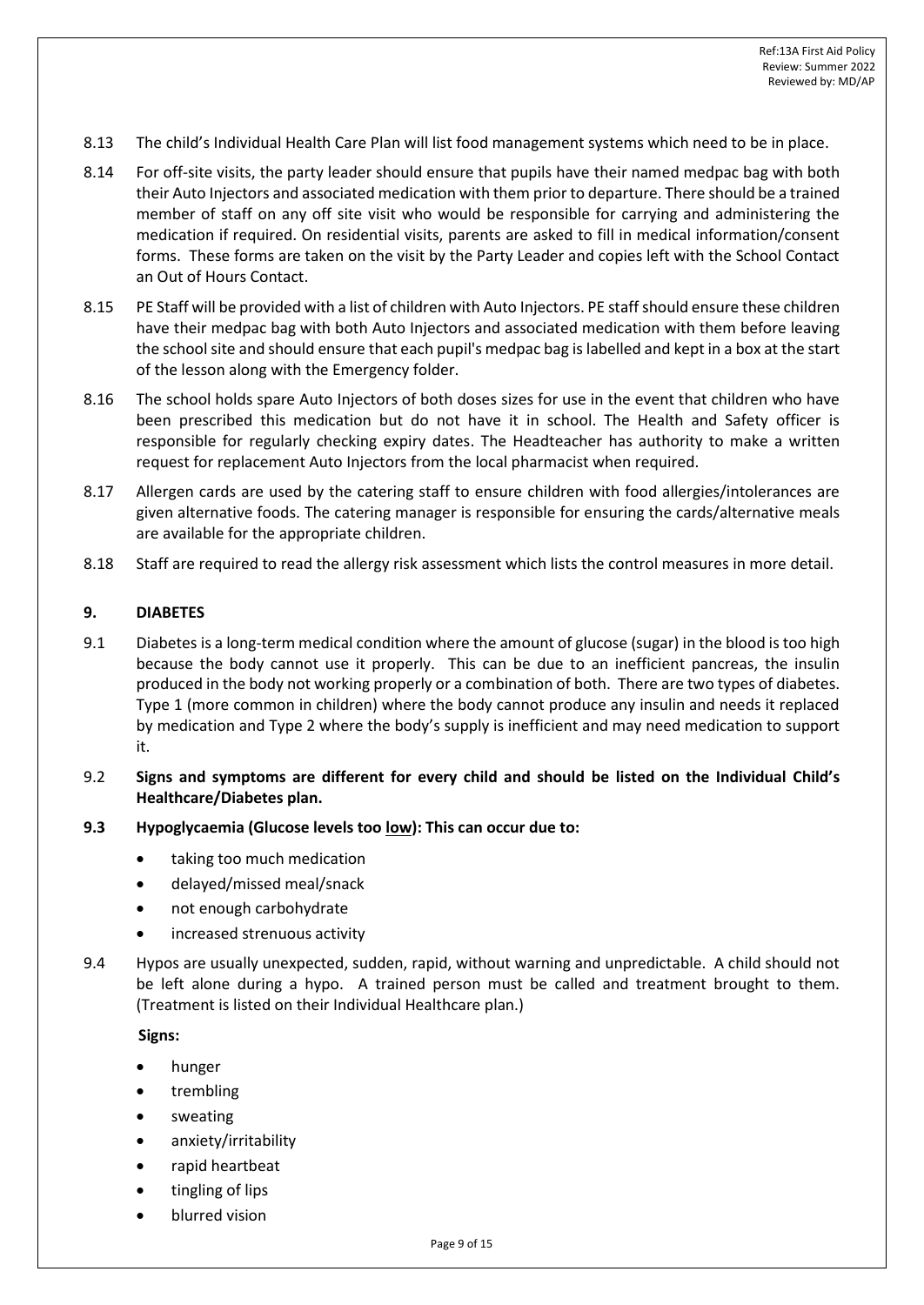- paleness
- mood change
- difficulty concentrating
- vagueness
- drowsiness

**9.5 Hyperglycaemia (Glucose levels too high): This usually occurs when the child:**

- has missed an insulin dose or hasn't taken enough insulin
- has had a lot of sugary or starchy food
- has over-treated a hypo
- is stressed
- is unwell
- has a problem with their pump (if this is their treatment regime).

The symptoms do not appear suddenly but build up over a period of time. They include:

- thirst
- frequent urination
- tiredness
- dry skin
- feeling sick
- blurred vision
- tummy ache
- 9.5.1 Harmful substances can build up in the body (ketones) and a smell like pear drops/nail polish remover may be noticed.
- 9.5.2 If readings are high for some time then a ketone test may be done and if detected, treated as an emergency. (Parents informed and emergency procedures followed (see Individual Healthcare plan).

## 9.6 **Staff Training:**

- 9.6.1 A number of staff will be trained by a qualified diabetic nurse and assessed as competent. Only trained staff will oversee or assist the child to test their own blood glucose level, administer their medication, change needles etc. as detailed in the plan.
- 9.6.2 The blood sugar level may necessitate a change in the amount of insulin given. If given by injection this will be always be administered by a trained member of staff and double checked by a second trained member of staff and records counter-signed.
- 9.6.3 Entries into a child's pump will be checked by the supervising member of staff.
- 9.6.4 All staff will be provided with a list of children with long term medical conditions by the Health and Safety Officer. Names of the children, their photograph, details of their allergy/condition, and emergency procedures are in the emergency folders.
- 9.6.5 The names of trained staff are on the list of qualified First Aiders. Training is updated regularly. Names of the children with medical needs and emergency procedures are to be found in the Emergency folders so that Supply/Cover teachers will be immediately able to see which children have special medical needs/medication in school.
- 9.6.6 A record of any medication administered, including blood glucose levels and the dose of medication administered will be kept with child's diabetes kit.

### 9.7 **Management of Diabetes:**

Page 10 of 15 9.7.1 Parents of pupils with diabetes will be asked to fill out an Individual Healthcare Plan by the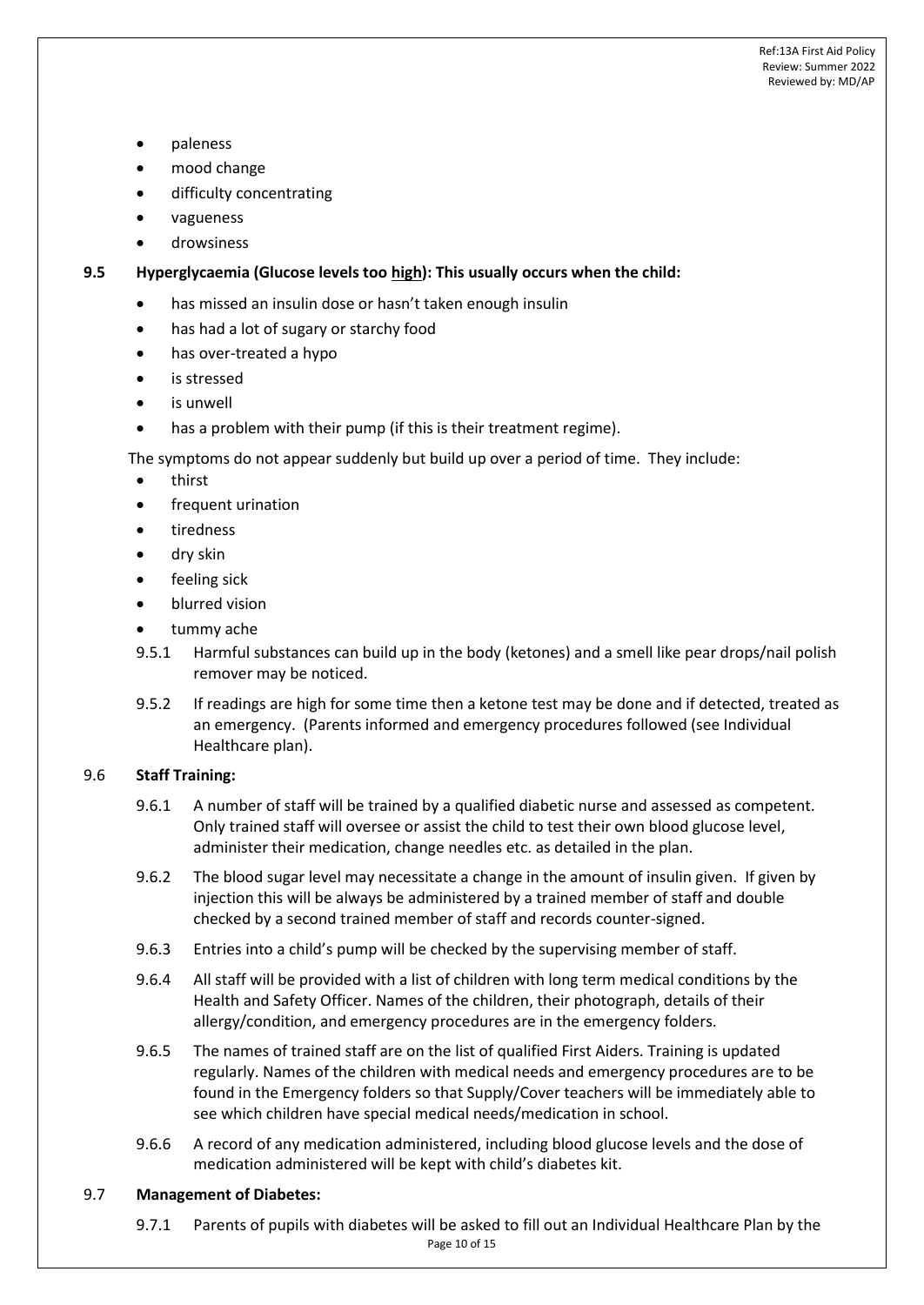Health and Safety Officer detailing the child's condition and medication needs. This may be provided by the diabetes nurse/doctor treating the child. These will be reviewed annually by the Health and Safety Officer. An advice sheet is stored in the diabetes kit and the class emergency folders.

9.7.2 The management plan for each child with diabetes will be different and is listed on their Individual Healthcare plan. This should be followed at all times. The room where the medication will be administered will be carefully chosen to preserve dignity and privacy.

### 9.8 **Storage of Medication:**

- 9.9 Parents are asked to supply a separate diabetes kit. Each kit is stored in the child's named medpac bag out of the reach of other children. A copy of the child's Individual Healthcare Plan containing clear instructions for use/ dosage, accompanying medication etc and an emergency procedure card is kept in the emergency folders.
- 9.10 Spare insulin will be kept in the medicines fridge in the School Office or in the fridge in the Nursery in a special labelled container if required.
- 9.11 Parents are responsible for checking expiry dates of all medication, but the diabetes pen for each child will be checked monthly by the trained person overseeing administration to ensure it is in date and parents will be advised if a replacement is needed. All medication will be returned to the parents at the end of each term.
- 9.12 Pupils with Type 1 diabetes need to eat at regular, pre-determined intervals. Extra-curricular activities will be arranged to allow for this. The child's Individual Health Care Plan will list food management systems which need to be in place.
- 9.13 For off-site visits, the party leader should ensure that pupils have their diabetes kit with them prior to departure. There should be a trained member of staff on any off site visit who would be responsible for carrying and overseeing the administration of the medication if required. On residential visits, parents are asked to fill in medical information/consent forms. These forms are taken on the visit by the Party Leader and copies left with the School Contact and Home Contact.
- 9.14 The majority of pupils with diabetes should be able to fully participate in sport following the guidelines in their Individual Healthcare plan. PE Staff will be provided with a list of children with diabetes. PE staff should ensure these children:
	- 9.14.1 have their diabetes kit/snacks with them before leaving the school site and should ensure that each pupil's medpac bag is placed in a box at the start of the lesson along with the Healthcare plan/an emergency procedure card. Each PE teacher has a copy of the HCP and an emergency procedure card in their emergency folder.
	- 9.14.2 have tested their blood sugar levels before any activity. If the blood sugar level is 15 mmols/l or above the pupil should not take part in physical activity and a ketone test should be performed.
	- 9.14.3 have eaten enough before the start of the activity and have snacks available if necessary. They may need to eat an additional snack before/during or after activity (see Individual Healthcare plan).
	- 9.14.4 (for pupils who use an insulin pump). Staff should check if the pump needs to be disconnected prior to strenuous activity. Staff will check that the pupil has reconnected the pump after activity and retested their blood glucose level. The pump should not be disconnected for more than 1 hour (see Individual Healthcare plan).
- 9.15 Staff should refer to [www.diabetes.org.uk](http://www.diabetes.org.uk/) for more information.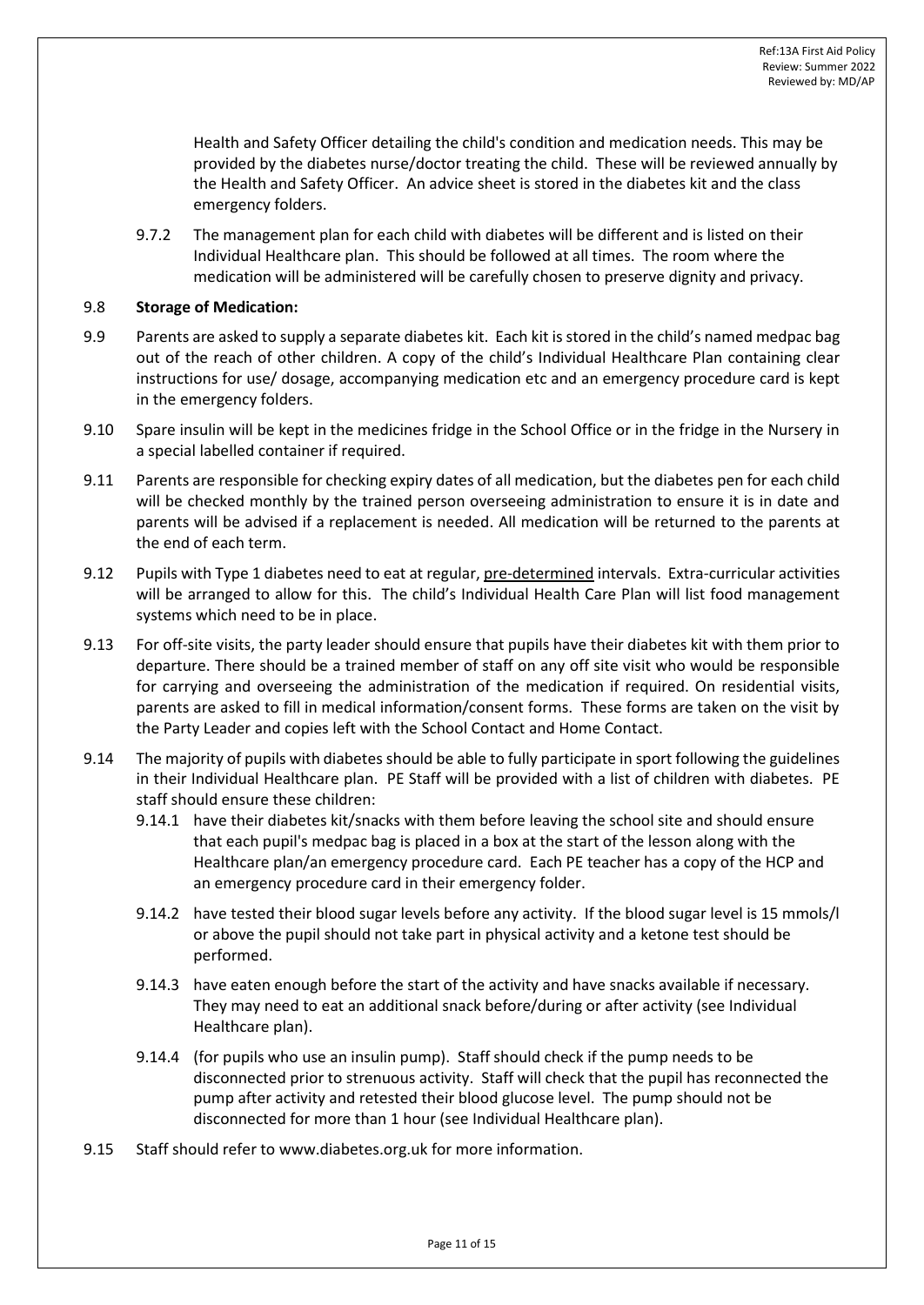### **10. COVID-19**

### **For full details of the current procedure see the latest Coronavirus Risk Assessment.**

- 10.1 Children displaying Covid 19 symptoms will be isolated and sent home as quickly as possible and parents advised to arrange for the child to have a PCR test. If the test result is positive, the child and their household will be required to isolate for 10 days. Office staff will wear PPE when dealing with a symptomatic case
- 10.2 Staff displaying Covid 19 symptoms will be sent home immediately and advised to arrange for a PCR test. If the test result is positive, the staff member and their household will be required to isolate for 10 days.
- 10.3 The school will aid Track and Trace in identifying close contacts of a positive case. Close contacts will be advised to arrange a PCR test, although children under 18 will not be required to isolate unless they develop symptoms. Staff members in close contact will have to isolate for 10 days.
- 10.4 Face coverings will be worn for administering first aid during Covid times due to social distancing not being possible.

### **11. DEFIBRILLATOR**

- 11.1 The School has a defibrillator for use in a cardiac emergency. Sudden cardiac arrest occurs when the heart develops an arrhythmia (abnormal heart rhythm) that causes it to stop beating. Cardiac arrest strikes suddenly and without warning.
- 11.2 All staff will be informed of the identity of any children at risk. Emergency help, an emergency information sheet and risk assessment with photograph will be placed in the Emergency folders where relevant.
- 11.3 Signs/symptoms of cardiac arrest:
	- Most casualties feel and look very unwell for a while before the heart stops.
	- Sudden loss of responsiveness (no response to tapping on shoulders).
	- Casualty does nothing when you ask if they are OK.
- 11.4 In the event of an emergency:
	- Do not delay
	- Check for danger- remove if safe to do so.
	- Assess Airway, Breathing and Circulation continuously.
	- Send SOS card to School Office to call 999 immediately or call from any phone and send for the defibrillator.
	- Ambulance control must be told:
		- $\circ$  that the casualty is having a cardiac arrest and any known medical condition
		- o the full name and address of the school
		- o the exact location within the school
	- Check casualty regularly for a pulse/breathing and start CPR immediately
	- Connect the defibrillator (trained member of staff). **Ensure correct pads are attached and pads are not placed over any pacemaker area etc**. The machine will tell you if it is to be operated.
	- If a shock is advised, ensure everyone is clear and follow the voice control of the machine. Continue CPR in between shocks, as directed by the voice/visual prompts.
	- If a shock is not advised, resume CPR immediately as directed by voice/visual prompts.
	- Report details of any use of the defibrillator to the ambulance crew.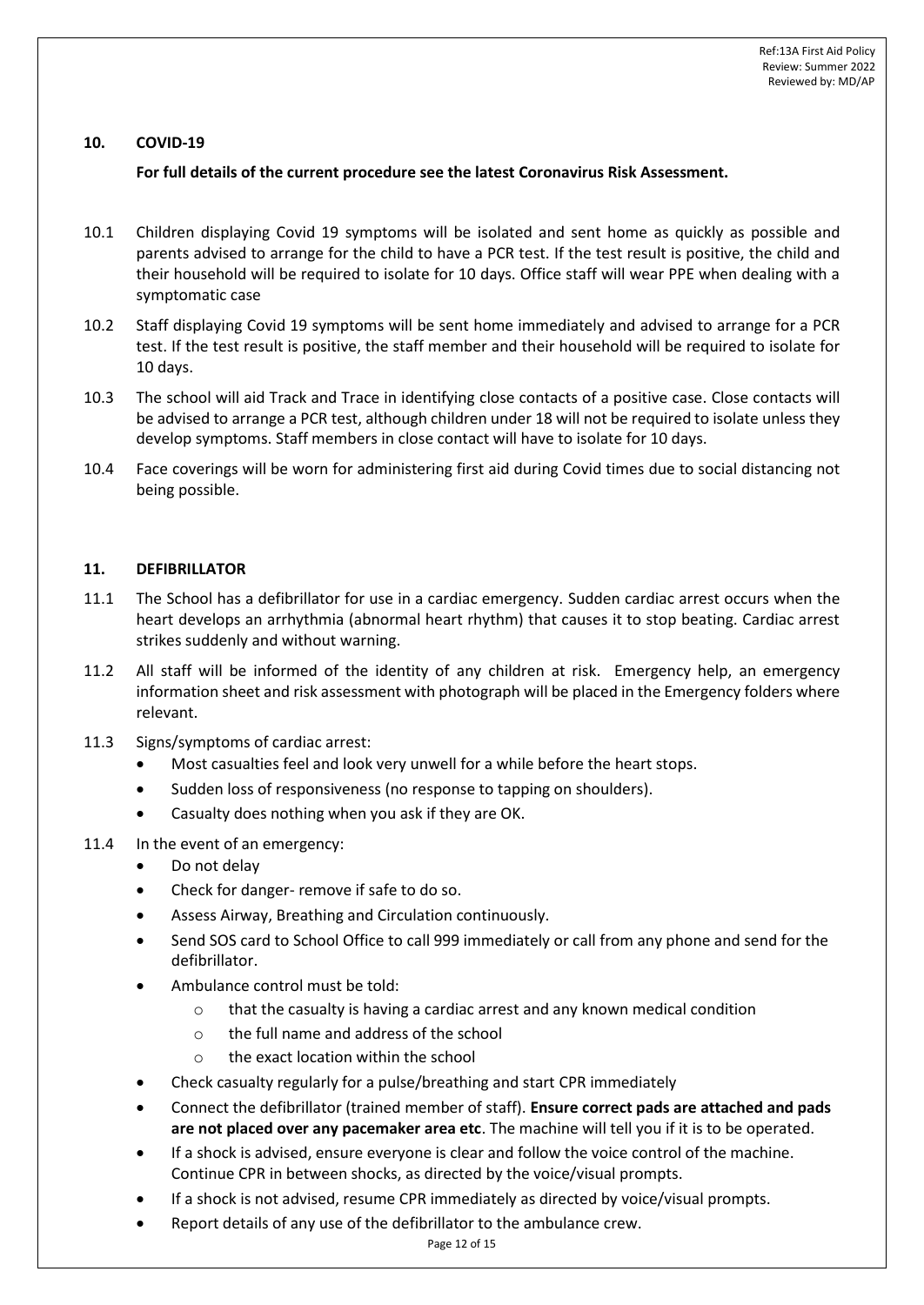- 11.5 The defibrillator will be kept in the Nursery Kitchen out of the reach of other children. Its location will be appropriately signed. The battery is checked regularly kept and records kept in the School Office.
- 11.6 A risk assessment will be carried out for off-site visits involving any of the children at increased risk. If appropriate, the party leader should ensure that they have the defibrillator with them. If the parents are not accompanying the visit, there should be a trained member of staff on any off site visit who would be responsible for carrying and administering the defibrillator if required. On residential visits, parents are asked to fill in medical information/consent forms. These forms are taken on the visit by the Party Leader and copies left with the School Contact and Out of Hours Contact.
- 11.7 PE Staff will be provided with information on children who are at increased risk. PE staff should ensure that there is a trained member of staff at sport who will be responsible for carrying and administering the defibrillator if required.
- 11.8 The defibrillator batteries will be changed before their expiry date or when alerted by the machine. Battery status is checked regularly by the School Office staff and the Health and Safety Officer is responsible for checking this has been done monthly, as well as ensuring that the pads are in date and renewed as required

### **12. RESPONSIBILITIES:**

- 12.1 **The Proprietor**, Park School Ltd, as a School and an employer are responsible for:
	- 12.1.1 ensuring the School/Nursery has insurance which includes cover for the administration of First Aid/ medicines;
	- 12.1.2 ensuring comprehensive procedures are in place for the administration of First Aid/ medicines and that staff are aware of these procedures (via the Health and Safety Officer);
	- 12.1.3 providing and recording appropriate training undertaken to support the medical needs of pupils and ensuring the training is updated on a regular basis (via the Health and Safety Officer);
	- 12.1.4 ensuring accurate records of administration of First Aid/ medicines are kept (via the Health and Safety Officer);
	- 12.1.5 ensuring there are appropriate and sensitive systems for sharing information about a child's medical needs (via the Health and Safety Officer in consultation with the Headteacher).

### **12.2 The Bursar is responsible for:**

12.3 Governance and oversight of this policy and its implementation.

### **12.4 The Headteacher is responsible:**

- 12.4.1 for ensuring the School/Nursery's procedures for the administration of First Aid/ medicines are followed;
- 12.4.2 for ensuring that staff are available and adequately trained to administer the appropriate First Aid/ medicines;
- **12.5 The Health and Safety Officer is responsible for:**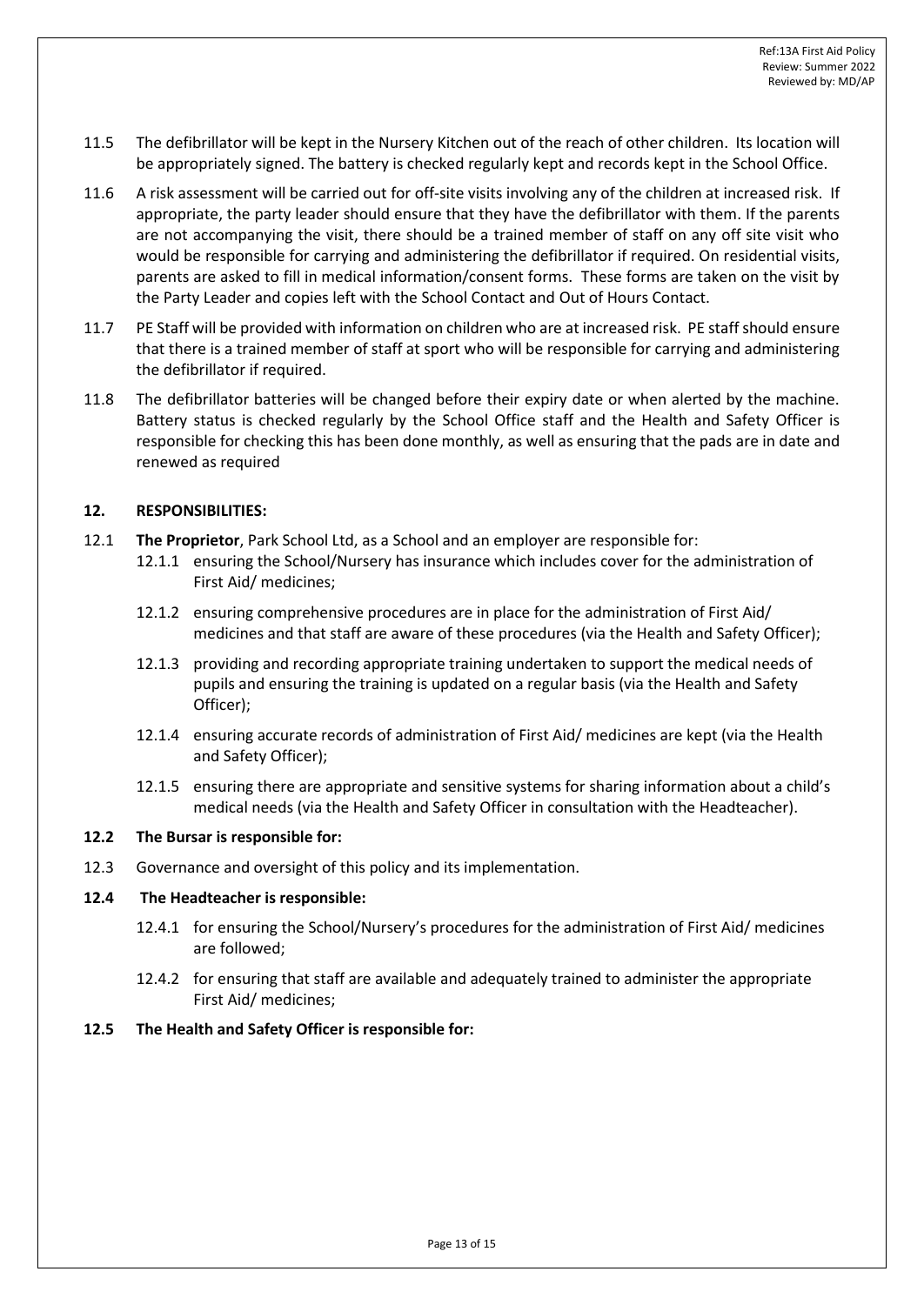- 12.5.1 Implementing and reviewing the First Aid/Medicines Policy in consultation with the Bursar;
- 12.5.2 Maintaining the administration of First Aid/ medicines systems as agreed with the Bursar;
- 12.5.3 Liaising with the Health Care Professionals as appropriate;
- 12.5.4 Facilitating information sharing;
- 12.5.5 Initiating, agreeing, implementing and monitoring Individual Health Care Plans.
- 12.5.6 for ensuring that medicines are stored safely;
- 12.6 Teachers and other staff are not required to administer First Aid unless trained to do so. They are not required to administer medicines unless they are happy to do so. The School/Nursery will arrange for any appropriate training for administration of specific medicines. The School/Nursery's insurance policy covers staff to administer First Aid/ medicines. Details of the Public Liability insurance cover is available in the staff room.

### **12.7 Class Teachers will:**

- 12.7.1 ensure they are aware of the medical needs of the children in their class (listed on the class medical list in the emergency folder);
- 12.7.2 keep comprehensive records of their needs which are regularly updated and inform the School Office of any changes;
- 12.7.3 be aware of the likelihood of a medical emergency arising with an individual child and what action to take if one occurs (back-up cover should be considered for staff absence/unavailability);
- 12.7.4 liaise with Health Care Professionals where appropriate to support the medical needs of the children in their care.
- 12.7.5 ensure that all other staff who teach/supervise the children are aware of their needs.
- 12.7.6 ensure that a supply/cover teacher will immediately see that there are children who have asthma, diabetes, Emergency Auto Injectors or who are at increased risk of cardiac arrest.

#### **12.8 All Staff involved with a child with medical needs (whatever the time of day) will:**

- 12.8.1 be made aware of the child's medical condition, his/her needs and treatment including any warning signs of the condition and/or possible side effects of treatment. There should be a clear 'alert' system and accurate, prompt information sharing between staff;
- 12.8.2 ensure they have been adequately trained to support the medical needs of the children in their care.

#### **12.9 Parents are responsible for:**

- 12.9.1 Providing full up to date information about their child's medical needs, including details of medicines required;
- 12.9.2 Completing and signing a form detailing the request for administration of medicine in School/Nursery;
- 12.9.3 Delivering and collecting the medicines;
- 12.9.4 Completing, signing and agreeing an Individual Health Care Plan, if appropriate, with the school's Health and Safety Officer.

### **13. FURTHER GUIDANCE/INFORMATION**

- Guidance on First Aid for Schools 2002 DFES Publication
- Supporting pupils at School with Medical Conditions 2017.